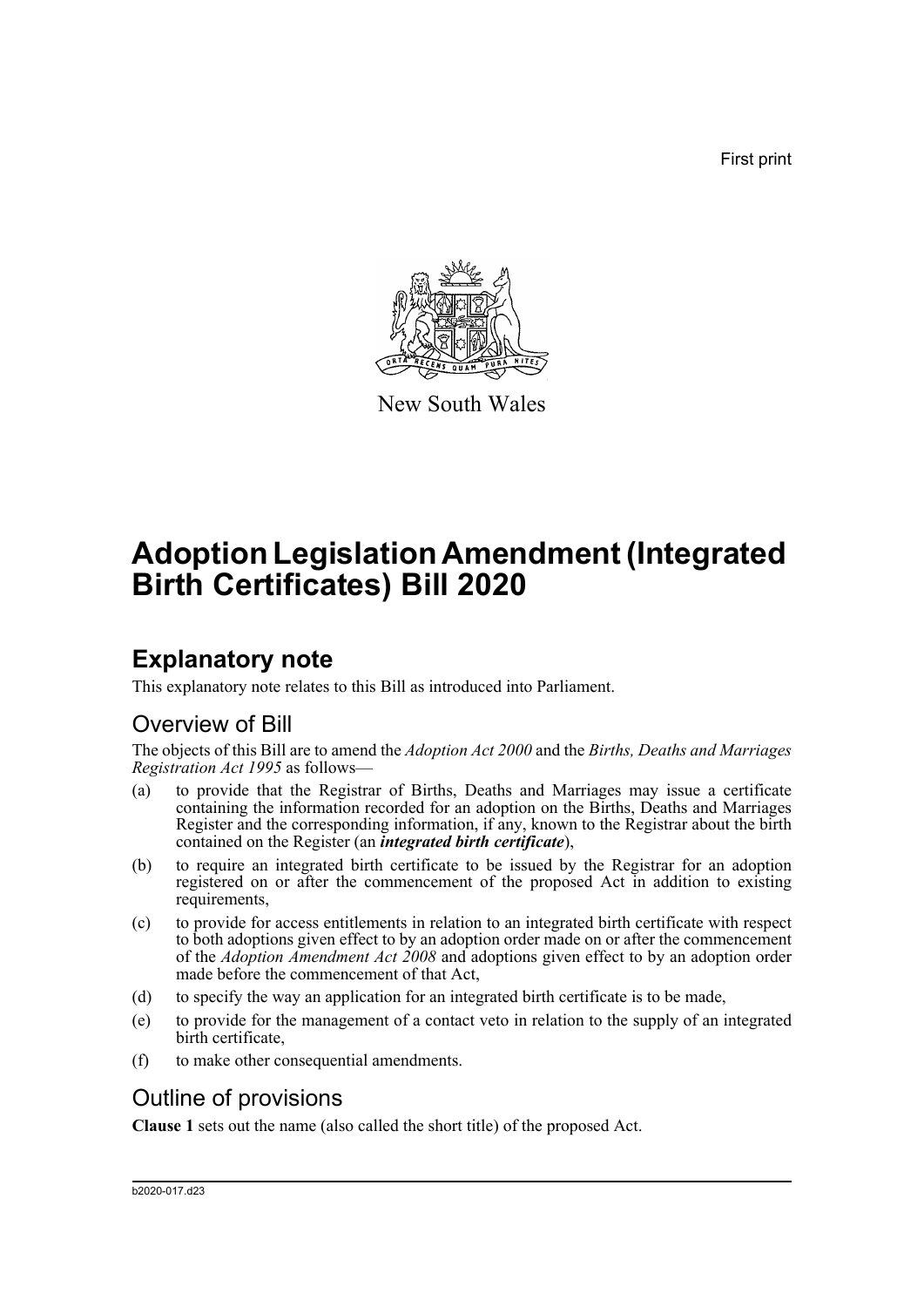**Clause 2** provides for the commencement of the proposed Act on a day or days to be appointed by proclamation.

### **Schedule 1 Amendment of Adoption Act 2000 No 75**

**Schedule 1[1]** amends the definition of *presumptive father* to include the person shown on the adopted person's integrated birth certificate as the father of the adopted person at birth.

**Schedule 1[2], [3] and [7]–[9]** entitle an adopted person to receive an integrated birth certificate, subject to the consent requirements for an adopted person who is less than 18 years of age.

**Schedule 1[4]–[6] and [10]–[13]** provide for the circumstances in which an adoptive parent of a person or the birth parent of an adopted person is entitled to receive the adopted person's integrated birth certificate or, in the case of a birth parent of an adopted person who is less than 18 years of age, other information about the adopted person.

**Schedule 1[14]** provides for the supply, or authority to supply, to a relative or spouse of a deceased adopted person or a deceased birth parent, or to another person, the integrated birth certificate of the deceased adopted person or birth parent.

**Schedule 1[15]** specifies the way an application for an integrated birth certificate is to be made.

**Schedule 1[16]** provides that an integrated birth certificate is personal information in relation to a person.

**Schedule 1[17]–[20]** clarify when a contact veto takes effect, the undertaking required if a contact veto is in force and how those provisions apply in relation to the supply of an integrated birth certificate if a contact veto is lodged and the contact veto against contact is in force.

**Schedule 1[21]** inserts the definition of *integrated birth certificate* into the Dictionary.

### **Schedule 2 Amendment of Births, Deaths and Marriages Registration Act 1995 No 62**

**Schedule 2[1]** provides for the information that is to be contained in 2 separate birth certificates that may be issued by the Registrar of Births, Deaths and Marriages if a person's adoption is registered under the *Births, Deaths and Marriages Registration Act 1995*, including an integrated birth certificate. If an adoption is registered on or after the commencement of the proposed Act, both birth certificates are required to be issued to the person. It also provides that the fee for only 1 certificate is payable in particular circumstances.

**Schedule 2[2]** inserts a note to indicate the Registrar may need to issue more than 1 certificate in certain circumstances.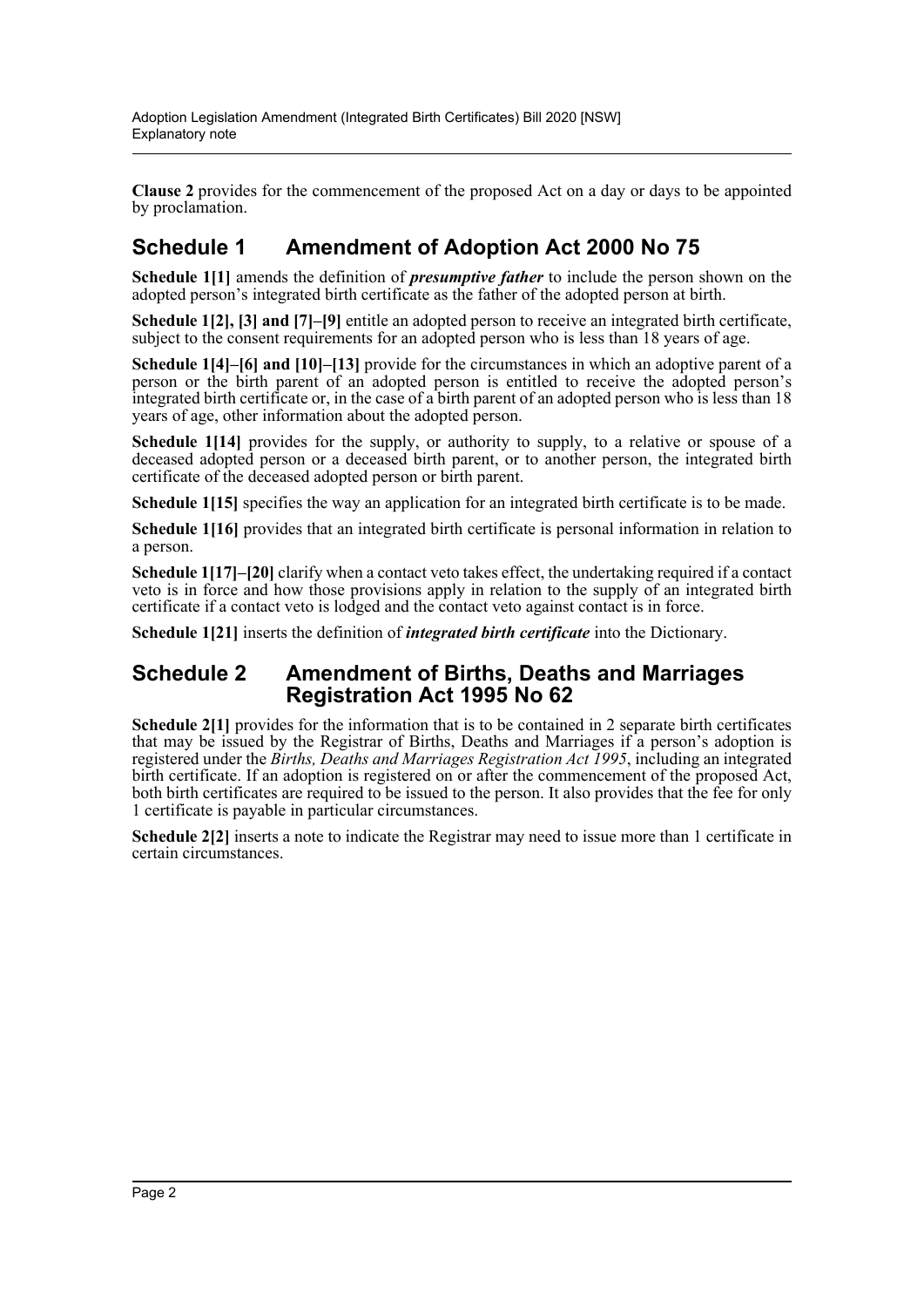First print



New South Wales

# **Adoption Legislation Amendment (Integrated Birth Certificates) Bill 2020**

## **Contents**

|                   |  |                                                                                        | Page          |
|-------------------|--|----------------------------------------------------------------------------------------|---------------|
|                   |  | Name of Act                                                                            | 2.            |
|                   |  | Commencement                                                                           | $\mathcal{P}$ |
| Schedule 1        |  | <b>Amendment of Adoption Act 2000 No 75</b>                                            |               |
| <b>Schedule 2</b> |  | <b>Amendment of Births, Deaths and Marriages Registration Act 1995</b><br><b>No 62</b> |               |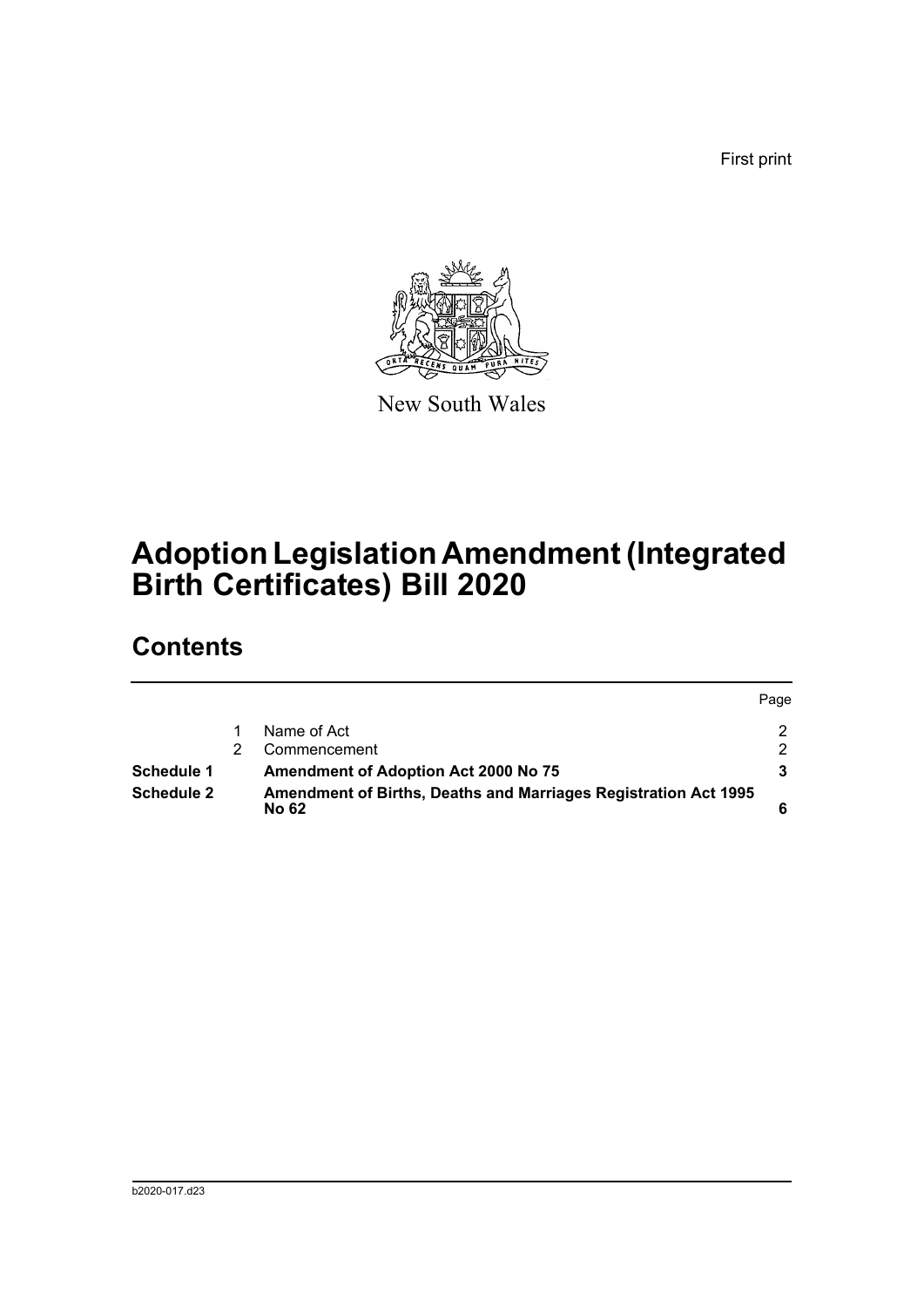

New South Wales

# **Adoption Legislation Amendment (Integrated Birth Certificates) Bill 2020**

No , 2020

### **A Bill for**

An Act to amend the *Adoption Act 2000* and the *Births, Deaths and Marriages Registration Act 1995* to introduce integrated birth certificates for adopted persons and allow access to integrated birth certificates to adopted persons and other persons; and for other purposes.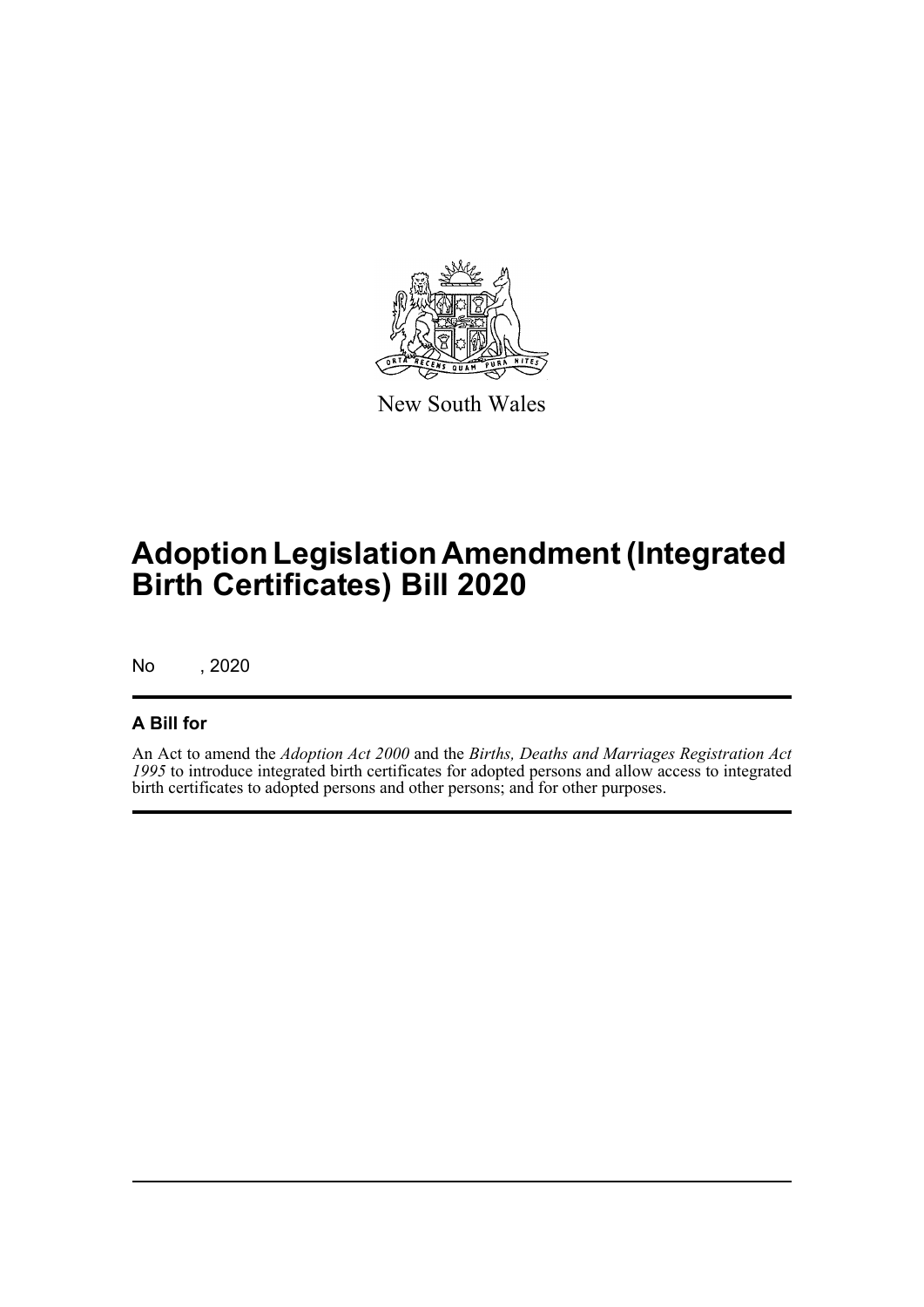<span id="page-4-1"></span><span id="page-4-0"></span>

| The Legislature of New South Wales enacts—                                                  |        |
|---------------------------------------------------------------------------------------------|--------|
| Name of Act                                                                                 | 2      |
| This Act is the Adoption Legislation Amendment (Integrated Birth Certificates) Act<br>2020. | 3<br>4 |
| <b>Commencement</b>                                                                         | 5      |
| This Act commences on a day or days to be appointed by proclamation.                        | 6      |
|                                                                                             |        |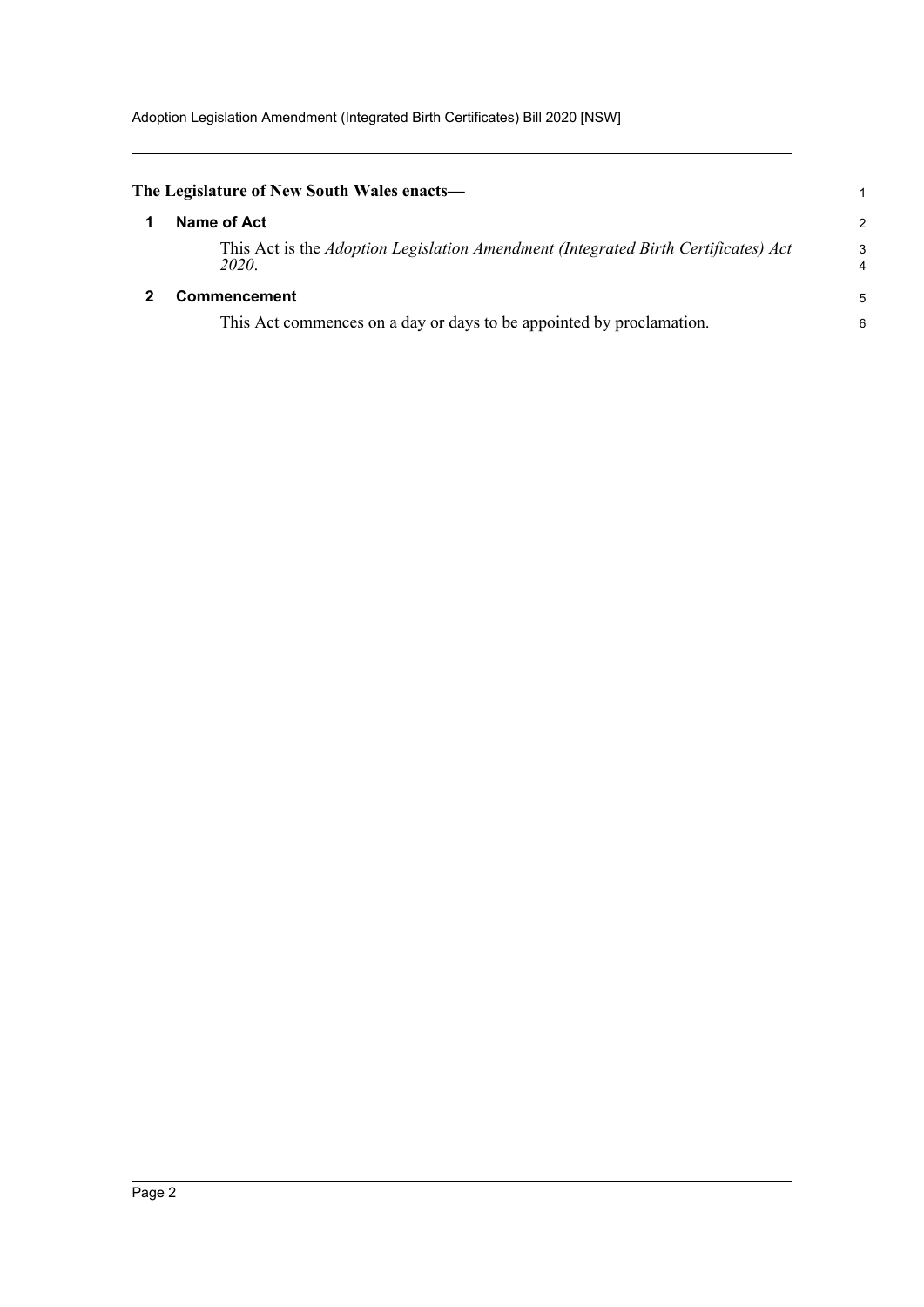<span id="page-5-0"></span>

|       | <b>Schedule 1</b>                                                                    | <b>Amendment of Adoption Act 2000 No 75</b>                                                                                                                                                                                                             | 1                |  |  |  |  |
|-------|--------------------------------------------------------------------------------------|---------------------------------------------------------------------------------------------------------------------------------------------------------------------------------------------------------------------------------------------------------|------------------|--|--|--|--|
| [1]   | Section 133A Definition of "presumptive father"                                      |                                                                                                                                                                                                                                                         |                  |  |  |  |  |
|       | Insert after paragraph (a) of the definition of <i>presumptive father</i> —          |                                                                                                                                                                                                                                                         |                  |  |  |  |  |
|       | $\left( a1\right)$                                                                   | is shown on the adopted person's integrated birth certificate as the<br>adopted person's father at birth, in accordance with the information<br>prescribed under section 17(1) of the Births, Deaths and Marriages<br><i>Registration Act 1995</i> , or | 4<br>5<br>6<br>7 |  |  |  |  |
| $[2]$ |                                                                                      | Section 133C Adopted person's rights                                                                                                                                                                                                                    | 8                |  |  |  |  |
|       | Insert after section $133C(1)(a)$ —                                                  |                                                                                                                                                                                                                                                         |                  |  |  |  |  |
|       | (a1)                                                                                 | the person's integrated birth certificate if a record of the adoption of the<br>person is registered under the Births, Deaths and Marriages<br>Registration Act 1995, and                                                                               | 10<br>11<br>12   |  |  |  |  |
| $[3]$ | <b>Section 133C(3)</b>                                                               |                                                                                                                                                                                                                                                         | 13               |  |  |  |  |
|       |                                                                                      | Insert ", integrated birth certificate" after "original birth certificate".                                                                                                                                                                             | 14               |  |  |  |  |
| [4]   |                                                                                      | Section 133D Adoptive parent's rights                                                                                                                                                                                                                   | 15               |  |  |  |  |
|       | Insert after section $133D(1)(a)$ —                                                  |                                                                                                                                                                                                                                                         | 16               |  |  |  |  |
|       | $\left( a1\right)$                                                                   | the adopted person's integrated birth certificate if a record of the<br>adoption of the person is registered under the Births, Deaths and<br>Marriages Registration Act 1995, and                                                                       | 17<br>18<br>19   |  |  |  |  |
| [5]   |                                                                                      | Section 133E Birth parent's rights                                                                                                                                                                                                                      | 20               |  |  |  |  |
|       | Insert after section $133E(1)(a)$ —                                                  |                                                                                                                                                                                                                                                         | 21               |  |  |  |  |
|       | $\left( a1\right)$                                                                   | the integrated birth certificate of the adopted person if a record of the<br>adoption of the person is registered under the Births, Deaths and<br>Marriages Registration Act 1995, and                                                                  | 22<br>23<br>24   |  |  |  |  |
| [6]   |                                                                                      | Section 133F Discretion to supply other information to birth parents                                                                                                                                                                                    | 25               |  |  |  |  |
|       | Insert "or the integrated birth certificate" after "certificate" in section 133F(1). |                                                                                                                                                                                                                                                         |                  |  |  |  |  |
| $[7]$ |                                                                                      | Section 134 Adopted person's rights                                                                                                                                                                                                                     | 27               |  |  |  |  |
|       | Insert after section $134(1)(a)$ —                                                   |                                                                                                                                                                                                                                                         | 28               |  |  |  |  |
|       |                                                                                      | (a1) the person's integrated birth certificate if a record of the adoption of the<br>person is registered under the Births, Deaths and Marriages<br>Registration Act 1995, and                                                                          | 29<br>30<br>31   |  |  |  |  |
| [8]   | <b>Section 134(3)</b>                                                                |                                                                                                                                                                                                                                                         | 32               |  |  |  |  |
|       |                                                                                      | Insert "integrated birth certificate," after "original birth certificate,".                                                                                                                                                                             | 33               |  |  |  |  |
| [9]   | <b>Section 134(3)(a)</b>                                                             |                                                                                                                                                                                                                                                         | 34               |  |  |  |  |
|       |                                                                                      | Insert ", integrated birth certificate" after "original birth certificate".                                                                                                                                                                             | 35               |  |  |  |  |
| [10]  | Section 135 Adoptive parent's rights                                                 |                                                                                                                                                                                                                                                         |                  |  |  |  |  |
|       | Insert after section $135(1)(a)$ —                                                   |                                                                                                                                                                                                                                                         |                  |  |  |  |  |
|       | $\left( a1\right)$                                                                   | the adopted person's integrated birth certificate if a record of the<br>adoption of the person is registered under the Births, Deaths and<br>Marriages Registration Act 1995, and                                                                       | 38<br>39<br>40   |  |  |  |  |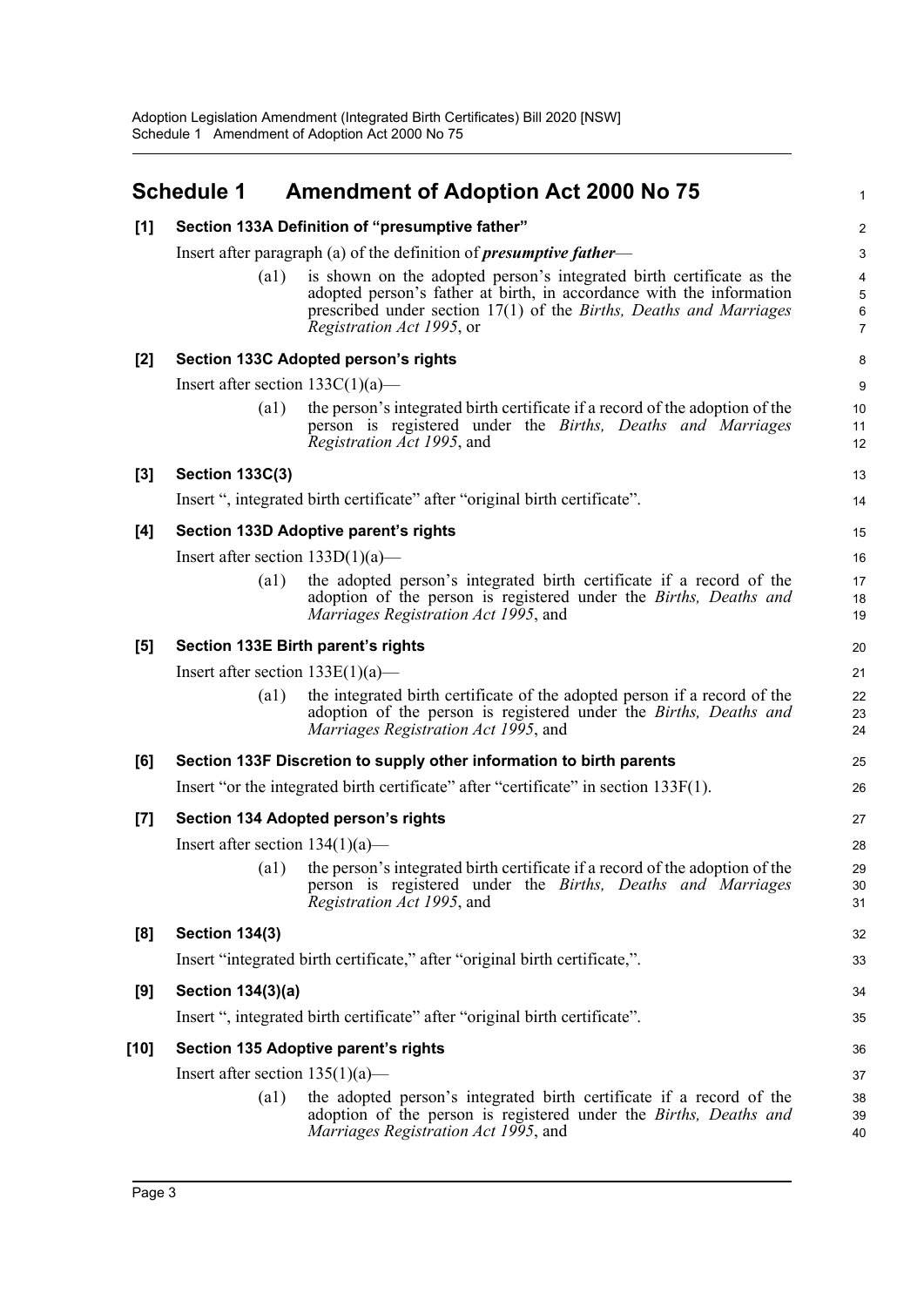| $[11]$ | <b>Section 135(3)</b>                                                                                                                            |      |                                                                                                                                                                                        | $\mathbf{1}$             |  |  |  |
|--------|--------------------------------------------------------------------------------------------------------------------------------------------------|------|----------------------------------------------------------------------------------------------------------------------------------------------------------------------------------------|--------------------------|--|--|--|
|        | Insert ", integrated birth certificate" after "original birth certificate".                                                                      |      |                                                                                                                                                                                        |                          |  |  |  |
| $[12]$ | Section 136 Birth parent's rights                                                                                                                |      |                                                                                                                                                                                        |                          |  |  |  |
|        | Insert after section $136(1)(a)$ —                                                                                                               |      |                                                                                                                                                                                        |                          |  |  |  |
|        |                                                                                                                                                  | (a1) | the integrated birth certificate of the adopted person if a record of the<br>adoption of the person is registered under the Births, Deaths and<br>Marriages Registration Act 1995, and | 5<br>6<br>$\overline{7}$ |  |  |  |
| $[13]$ | <b>Section 136(4)</b>                                                                                                                            |      |                                                                                                                                                                                        | 8                        |  |  |  |
|        | Insert "or integrated birth certificate" after "certificate".                                                                                    |      |                                                                                                                                                                                        |                          |  |  |  |
| $[14]$ | Section 137 Access to adoption information by relatives and others after death of<br>adopted person or birth parent                              |      |                                                                                                                                                                                        |                          |  |  |  |
|        | Omit "the original or amended birth certificate" from section $137(1)(a)$ .                                                                      |      |                                                                                                                                                                                        |                          |  |  |  |
|        | Insert instead "the original birth certificate, amended birth certificate or integrated birth<br>certificate".                                   |      |                                                                                                                                                                                        |                          |  |  |  |
| $[15]$ |                                                                                                                                                  |      | Section 138 Application for supply of adoption information                                                                                                                             | 15                       |  |  |  |
|        | Insert after section $138(3)$ —                                                                                                                  |      |                                                                                                                                                                                        | 16                       |  |  |  |
|        | (3A)                                                                                                                                             |      | An application for the supply of an adopted person's integrated birth<br>certificate under this Part is to be made in writing to the Registrar.                                        | 17<br>18                 |  |  |  |
| $[16]$ | <b>Section 145 Definitions</b>                                                                                                                   |      |                                                                                                                                                                                        | 19                       |  |  |  |
|        | Insert ", integrated birth certificate" after "amended birth certificate" in paragraph (a) of the<br>definition of <i>personal information</i> . |      |                                                                                                                                                                                        |                          |  |  |  |
| $[17]$ | Section 159 When contact veto takes effect                                                                                                       |      |                                                                                                                                                                                        |                          |  |  |  |
|        | Omit section 159(2). Insert instead—                                                                                                             |      |                                                                                                                                                                                        |                          |  |  |  |
|        | (2)                                                                                                                                              |      | A contact veto takes effect on the earlier of-                                                                                                                                         | 24                       |  |  |  |
|        |                                                                                                                                                  | (a)  | if details of the contact veto are endorsed on the authority to supply<br>adoption information—when the details are endorsed on the authority,<br>or                                   | 25<br>26<br>27           |  |  |  |
|        |                                                                                                                                                  | (b)  | if details of the contact veto are endorsed on the original birth certificate<br>or amended birth certificate—when the details are endorsed on the<br>certificate, or                  | 28<br>29<br>30           |  |  |  |
|        |                                                                                                                                                  | (c)  | the expiration of the relevant period.                                                                                                                                                 | 31                       |  |  |  |
| $[18]$ | Section 164 Undertakings not to contact person who has lodged contact veto                                                                       |      |                                                                                                                                                                                        |                          |  |  |  |
|        | Omit "or amended birth certificate endorsed with a contact veto against contact by the<br>applicant" from section $164(1)$ .                     |      |                                                                                                                                                                                        |                          |  |  |  |
|        | Insert instead ", amended birth certificate or integrated birth certificate if there is a contact<br>veto against contact by the applicant,".    |      |                                                                                                                                                                                        |                          |  |  |  |
| $[19]$ | Section 188 Veto on contact-offences                                                                                                             |      |                                                                                                                                                                                        |                          |  |  |  |
|        | Omit paragraph (a) of the definition of <i>information recipient</i> in section 188(4).                                                          |      |                                                                                                                                                                                        |                          |  |  |  |
|        | Insert instead-                                                                                                                                  |      |                                                                                                                                                                                        | 39                       |  |  |  |
|        |                                                                                                                                                  |      |                                                                                                                                                                                        |                          |  |  |  |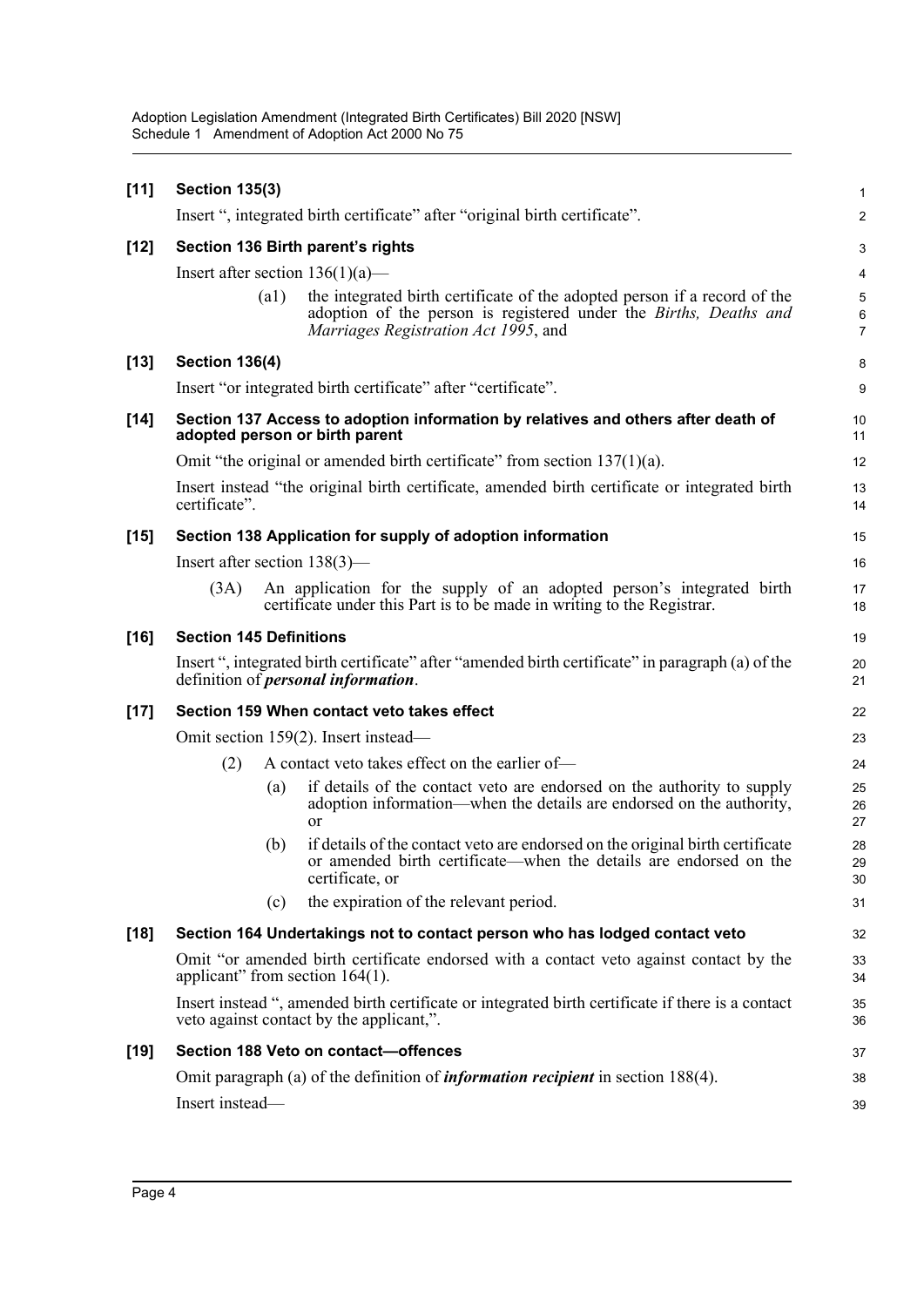(a) who has received an authority to supply adoption information, an original birth certificate, an amended birth certificate or an integrated birth certificate, if there is a contact veto against contact by the person that remains in force, or

#### **[20] Section 199 Entitlements of disabled persons**

Omit section 199(3)(a). Insert instead—

(a) refuse to supply any birth certificate to a person acting on behalf of a person with a disability, if there is a contact veto against contact by the person with the disability that remains in force, or

#### **[21] Dictionary**

Insert in alphabetical order—

*integrated birth certificate*, in relation to an adopted person, means a certificate certifying the following—

- (a) the particulars relating to the adoption of the person based on the registered record kept under the *Births, Deaths and Marriages Registration Act 1995*,
- (b) if the person's birth is registered under the *Births, Deaths and Marriages Registration Act 1995*—the particulars relating to the birth of the person registered under section 17 of that Act,
- (c) if the person's birth is not registered under the *Births, Deaths and Marriages Registration Act 1995*—the information, if any, recorded on the Register pursuant to section  $43(2)(b)$  of that Act that the Registrar considers appropriate for inclusion in the certificate in relation to the birth of the person.